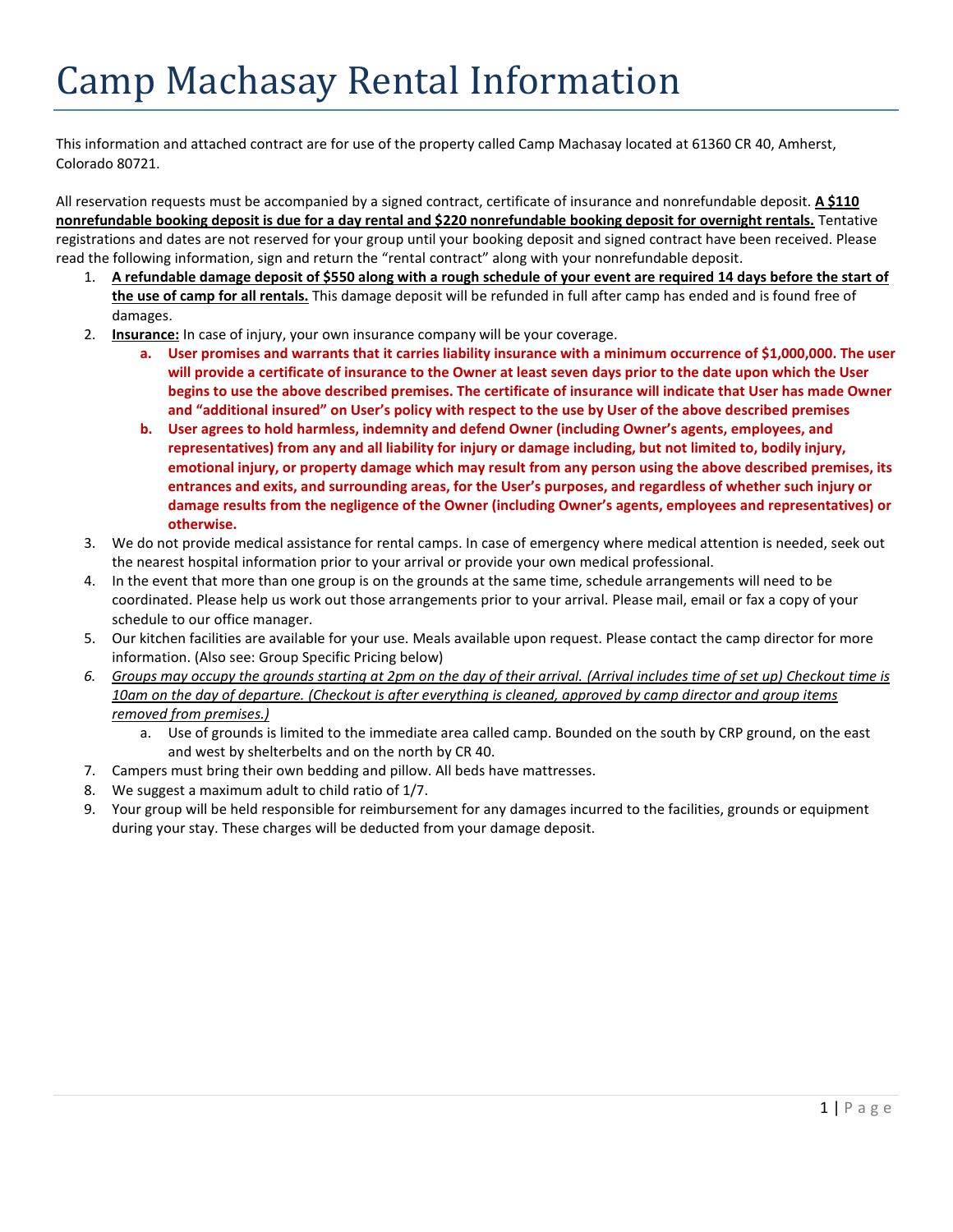### **Camp use Guidelines**

Please share these guidelines with each member of your group before arrival. If any of these present a problem for your group please feel free to discuss this in advance with the camp director. Thank you for encouraging your group to follow these guidelines. Respect for Camp Property:

- **Camp Machasay is a ministry of Youth Challenge, Inc. which operates as an exclusively religious organization and in so doing expects any use of this property to adhere our statement of faith and our religious purpose.**
- Please help keep camp clean. Trash receptacles are located all over the property.
- Food is not allowed in bunkrooms, gym or chapel.
- Respect the privacy of other campers. No entering rooms of the opposite gender.
- Explosives including fireworks are not allowed on the property.
- Children must have adult supervision at all times.
- Park in designated areas only. No driving on the grass. Please stay on the driveways.
- No firearms are allowed on the property unless pre-approved by the camp director.
- No one is allowed in the corral area or the lower level of the barn unless accompanied by a qualified staff member.
- The use of illegal drugs, alcohol, and marijuana or tobacco products are prohibited.
- Please dress modestly.
- Please turn off lights and AC units when leaving bunkrooms

#### **YOUTH CHALLENGE, INC. STATEMENT OF FAITH**

- 1. We believe the Bible in its original text to be the inspired, the only infallible and authoritative work of God.
- 2. We believe there is one God, eternally existent in three persons, Father, Son, and Holy Spirit.
- 3. We believe in the deity of our Lord Jesus Christ, in His virgin birth, in His sinless life, in His miracles, in His vicarious and atoning death through His shed blood, in His bodily resurrection, in His ascension to the right hand of the Father, and in His personal, tangible return in power and in glory.
- 4. We believe that for the salvation of any person regeneration by the Holy Spirit is absolutely essential.
- 5. We believe in the present ministry of the Holy Spirit by who's indwelling the Christian is enabled to live a Godly life.
- 6. We believe in the resurrection of the body of the saved and lost; they that are saved unto the resurrection of life and they that are lost unto the resurrection of damnation.
- 7. We believe in the spiritual unity of believers in Christ.
- 8. We believe that God wonderfully and immutably creates each person as male or female.

9. We believe that the term "marriage" has only one meaning: the uniting of one man and one woman in a single and exclusive union.

Gender Identity Statement:

We believe in order to preserve the purpose, function, and integrity of Camp Machasay as a decidedly Christian ministry of Youth Challenge, and to preserve and promote the Biblical beliefs upon which it is based, it is imperative/necessary that everyone who seeks lodging or the use of shower/restroom facilities respect and abide by the camp's statement of faith and adopted guidelines. All housing/shower/restroom designations at the camp and any assignments of persons to camp facilities that are gender specific will be respected by guests and based upon that person's birth gender.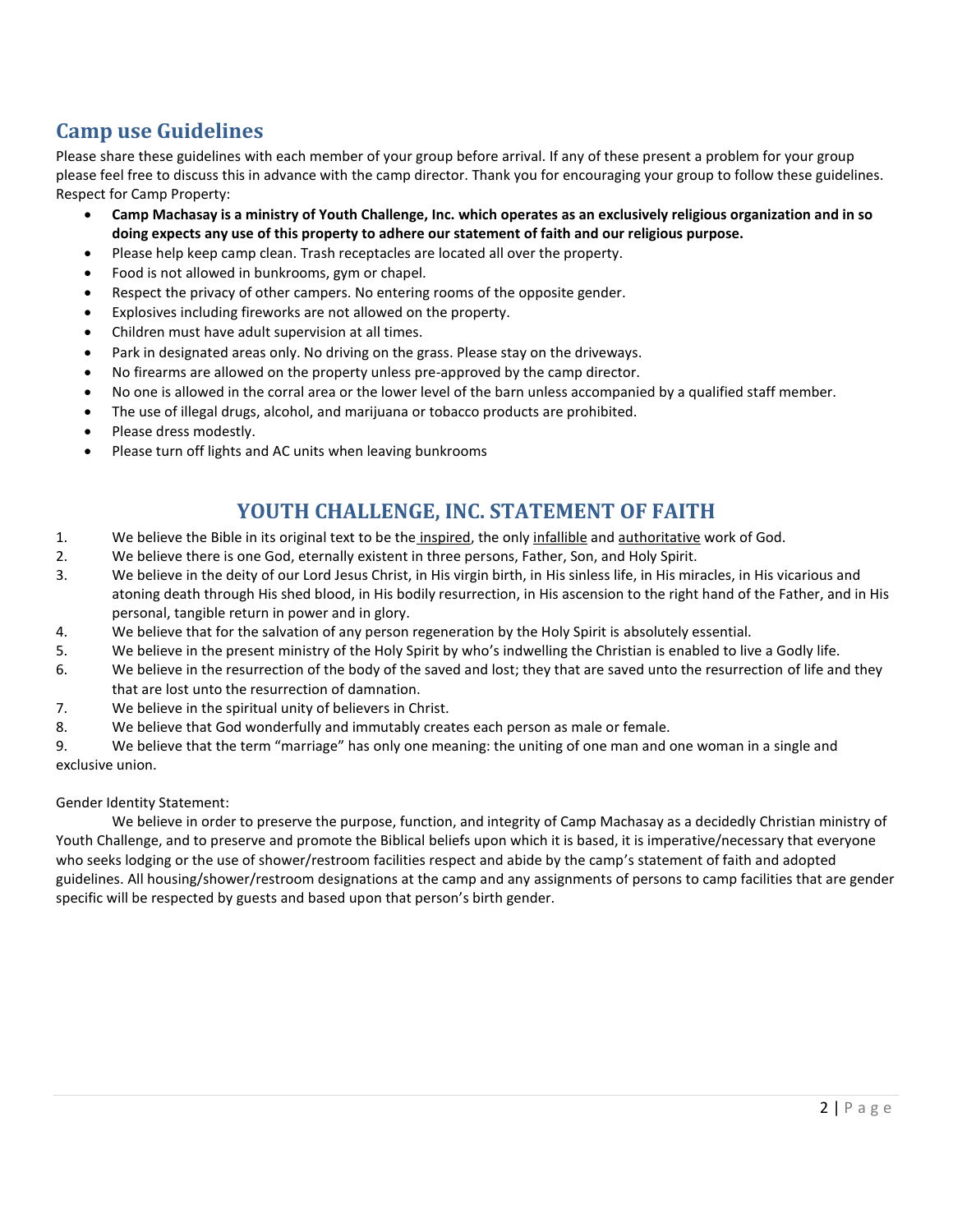#### **Additional Pricing Information**

- Event Set Up/Tear Down If you need members of our staff to help, the charge will be \$55 per hour
- Cleaning Fee
	- o Event: \$165 after event is over
	- o Daily: \$82.50
- Facility Usage (excluding The Lodge)
	- o Use of buildings per person per day is \$22
	- o Use of buildings per person overnight is \$44
	- $\circ$  Use of buildings for ministry (churches, Christian organizations, etc...) is with a free will donation
- The Lodge Usage
	- o Multipurpose building is \$440
	- o Small Meeting room (20-30 people) is \$66 per day
	- o Medium Meeting room (50-75 people) is \$110 per day
	- o Dining Hall (85 people max) is \$165 per day
	- o Commercial Kitchen (Outside cooks must attend training) \$165
	- o Meals
		- Breakfast (per person) \$11.00
		- Lunch (per person) \$11.00
		- Dinner (per person) \$16.50
- Lodging
	- o Cabins (Private cabins, not bathroom) \$33 per night
	- o Bunkhouse (Shared bathroom) \$22 per night
	- o Lodge Rooms (Private lodge style room w/ shared bathroom) \$71.50 per night
	- RV Hook Ups \$22 per day
- Special Activities
	- o Horse Facilities (Arena, obstacle course use, riding trails, pens) \$22
	- o Use of Horses \$27.50 per hour per person w/ 5 person minimum
	- o Dog Kennels \$11
	- o Archery \$5.50 per person w/ 10 person minimum
	- o ATV's \$27.50 per hour per person w/ 5 person minimum
	- $\circ$  Bow Tag \$5.50 per person w/ 10 person minimum
	- o Climbing Wall \$220 Set up Fee plus \$220 per hour w/ 2 hour minimum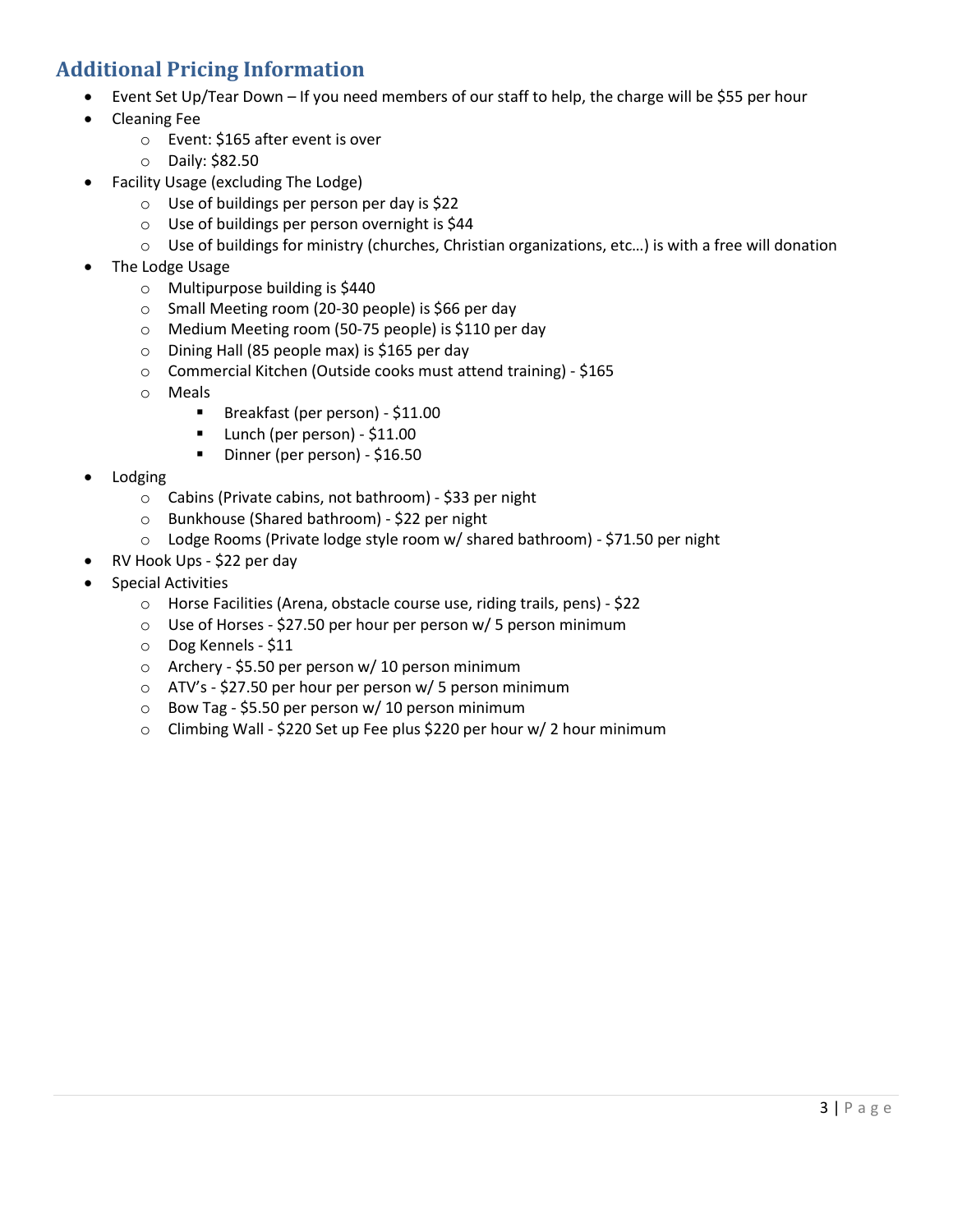## Rental Contract

| Name of Group              |                                   |       |
|----------------------------|-----------------------------------|-------|
| Name of Group Coordinator  |                                   |       |
| Phone #                    |                                   |       |
| Email                      |                                   |       |
|                            | Date of Arrival Date of Departure |       |
| Number of Attendees: Adult |                                   | Child |
| Special                    |                                   |       |
| Needs:                     |                                   |       |

*MEALS: If you are needing us to provide meals, please note the following number of meals*

Breakfast (\$11.00 per person per meal) #\_\_\_\_\_\_\_\_\_\_\_\_\_ Lunch (\$11.00 per person per meal)  $#$ Dinner (\$16.50 per person per meal) #\_\_\_\_\_\_\_\_\_\_\_\_

*FACILITIES: Please note which rooms you will need*

| The Lodge multipurpose building |  |  |
|---------------------------------|--|--|
| The Lodge meeting rooms         |  |  |
| The Lodge commercial kitchen    |  |  |
| Cabins                          |  |  |
| <b>Bunkhouse</b>                |  |  |
| Lodge Rooms                     |  |  |
| <b>RV Hookups</b>               |  |  |
| <b>Horse Facilities</b>         |  |  |
| Dog Kennels                     |  |  |
|                                 |  |  |

*FREE ACTIVITIES: During your stay, we are sure you will enjoy not only the beautiful countryside, but also the variety of activities we have to offer. Please check the following activities you wish us to provide you with:*

\_\_\_Gymnasium

\_\_\_Game Room (Pool Table, Ping Pong, Foosball and Carpetball)

Swimming (June-September) (Must be supervised. Please provide your own attendant)

Other sports equipment available for free: soccer ball, volleyball, horseshoes, Frisbees and carpetball.

*PRICED ACTIVITIES: The activities listed below we have to charge extra for. Please contact us for more information.*

*Check the following activities you wish us to provide you with:*

\_\_\_ATV Riding / \$27.50 per hour per person (5 person minimum)

\_\_\_Horse Riding / \$27.50 per hour per person (5 person minimum)

\_\_\_Archery / \$5.50 per person (10 person minimum)

\_\_\_Bow Tag / \$5.50 per person (10 person minimum)

\_\_\_25' Climbing Wall / \$220 set up fee + \$220 per hour. 2 hour minimum.

**Other** 

Comments:\_\_\_\_\_\_\_\_\_\_\_\_\_\_\_\_\_\_\_\_\_\_\_\_\_\_\_\_\_\_\_\_\_\_\_\_\_\_\_\_\_\_\_\_\_\_\_\_\_\_\_\_\_\_\_\_\_\_\_\_\_\_\_\_\_\_\_\_\_\_\_\_\_\_\_\_\_\_\_\_